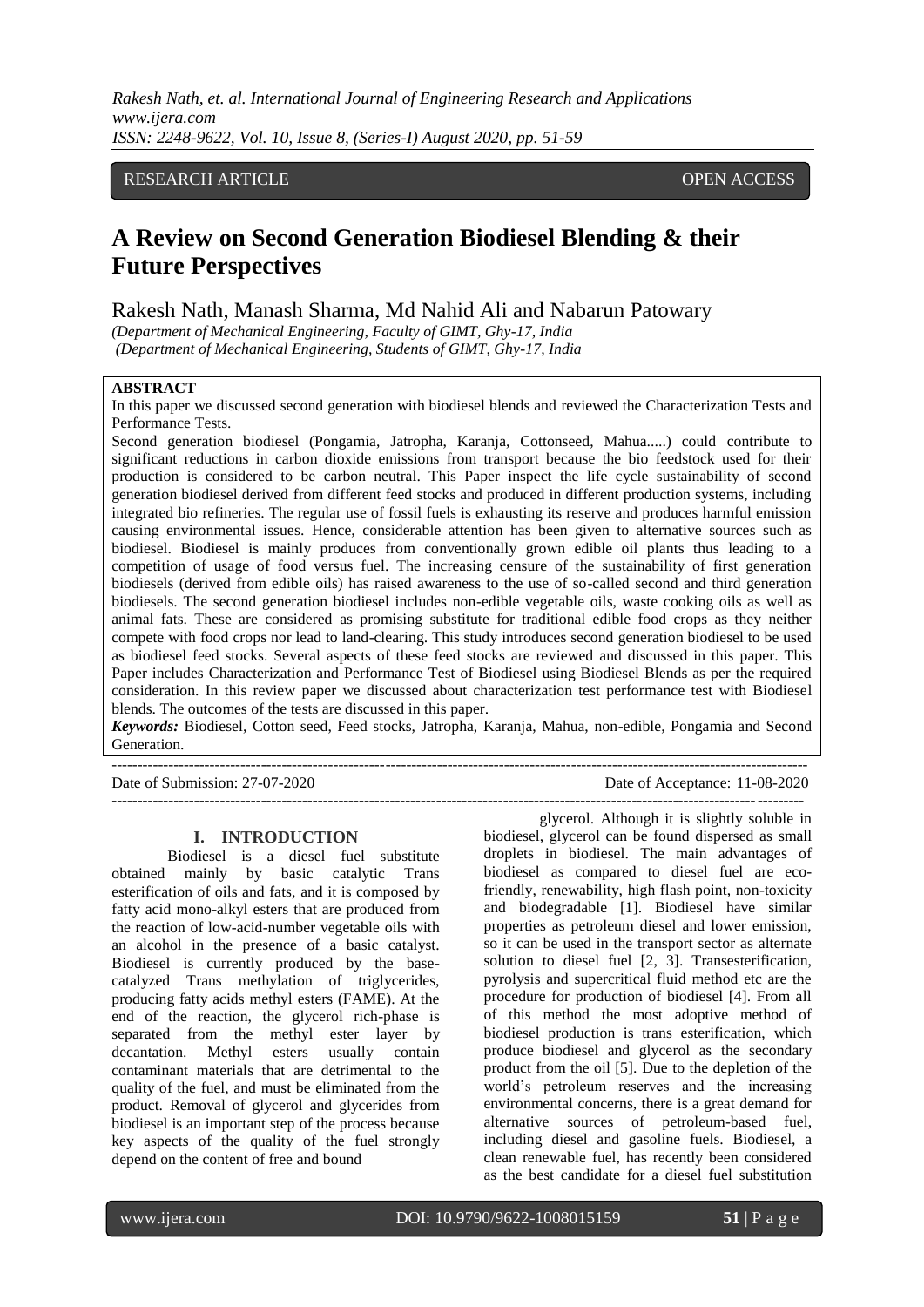because it can be used in any compression ignition engine without the need for modification. The major disadvantage of using petroleum-based fuels is that, day by day, the fossil fuel reserves are decreasing. Another disadvantage is atmospheric pollution created by the use of petroleum diesel. Petroleum diesel combustion is a major source of greenhouse gas (GHG) [6,7]. Biodiesel is an environmentally friendly liquid biofuel similar to petro-diesel in terms of fuel quality and combustion characteristics. Increasing environmental concerns, fast depleting petroleum reserves and agriculture based economy are the driving forces to promote biodiesel as an alternative renewable fuel. Biodiesel, derived from vegetable oils and animal fats, is being used as engine fuel in USA and Europe to reduce air pollution and to reduce dependence on limited fossil fuel, localized to some specific regions. Because of the surplus availability of edible oils like soybean oil, sunflower oil and rapeseed oil, these countries are using edible oils as feed stocks for biodiesel production. On the other hand, the possibility of biodiesel production from edible oil resources in India is minor as the indigenous edible oil production is much less than the actual demand which is met by imports. India accounts for 9.3% of world's total oil seed production and is the fourth largest edible oil producer in the world and still about 46% of total edible oil is imported to meet the domestic requirements and as such the question of diverting edible oil resources for biodiesel production in India does not arise. The only possibility seems to be the non-edible oil resources like Jatropha curcas, pongamia, Mahua, sal, etc. which can be commercially grown on waste lands and the oil resources can be used for biodiesel production. Jatropha curcas has been identified as one of the important source for biodiesel production in India [8,9].

# **II. FEEDSTOCKS FOR BIODIESEL PRODUCTION**

From the literature survey conducted, there are copious feed stocks reported for the production of biodiesel. The selection of feed stocks depends upon the availability and economic aspects of the concerned country. In countries like USA and Brazil, soybean oil is broadly used for biodiesel production whereas canola oil is main raw material in Canada. Meanwhile, Finland, UK Germany and Italy depend on rapeseed oil. Similarly, Asian countries like Malaysia, Indonesia with coastal belts have surplus palm and coconut oils which are utilized for biodiesel production. Also, Jatropha and Karanja have been reported to be potential feed stocks in the Indian peninsula. Among them, rapeseed oil, palm oil, castor oil and sun flower oil have been considered earlier for biodiesel production but their adverse effect on food crops have stalled their usage as feed stocks for biodiesel synthesis.

# **III. EDIBLE OIL (FIRST GENERATION)**

In the advent of biodiesel era, widespread usage of edible oils is highly noticeable raw materials for biodiesel production. Hence the edible oils derived from feed stocks like soybean, mustard, rice, wheat, coconut, rapeseed, olive, palm, corn etc. are categorized as first generation feed stocks of biodiesel synthesis. Although the first generation feed stocks possess advantages like availability of crops and relatively simple conversion process, the major drawback of this feedstock is the threat of limitation in food supply which may lead to increase in food prices as the fuel is derived from food sources. On the whole, the controversial issue arises that is necessary to prefer one, or the other of food vs fuel alternatives. On the other hand high cost, a restricted region of cultivation and adaptability to climatic conditions also obstruct the utilization of first generation feed stocks. These setbacks restricted the users to move on to other resources for biodiesel production.



**Fig. 1.1**: Michelle Rodio, Biodiesel Lifecycle, Embry-Riddle Aeronautical University, 2012 [44]

# **IV. NON EDIBLE OIL (SECOND GENERATION)**

As the results of the tremendous setbacks of first generation feed stocks, researchers started to use a meticulous variety of oils derived from nonedible crops. The fuel derived from these feed stocks are termed as second generation biofuels or advanced biofuels. These oils include Calophyllum inophyllum[10], Jatropha curcus, Mahua indica[11], Karanja, Neem, Rubber seed, Thevettia peruviana,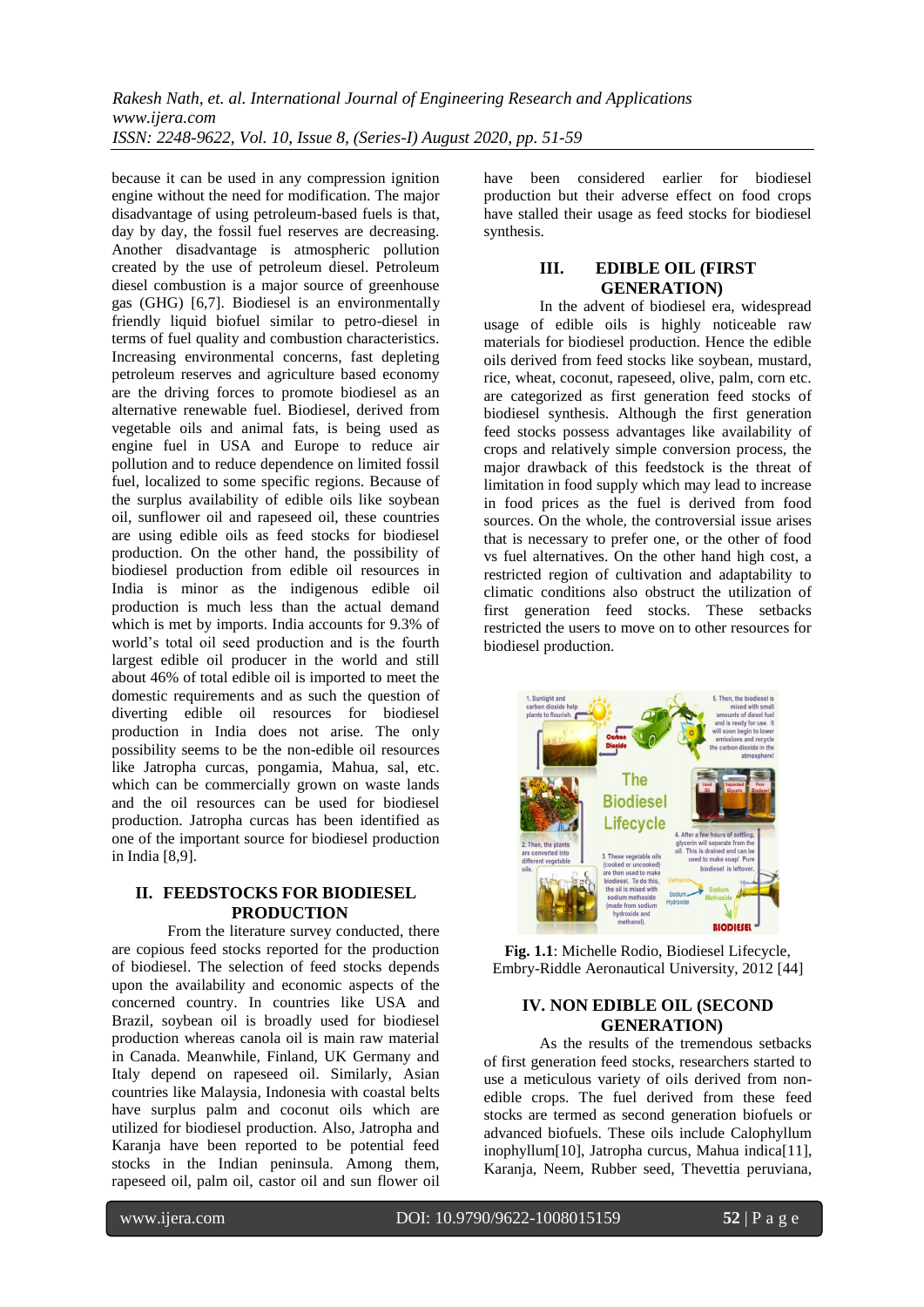Nagchampa etc. The major advantage of using nonedible is that there will be no necessity to saddle on food crops when compared to first generation oils. Adding to its advantage, the second generation feedstock can be grown on non-agricultural land or marginal land. Meanwhile, the problem arises when it comes to the yield of crops, where yield drops for major second generation crops like Jatropha, Cammelina, Rapeseed and oil palm when they are cultivated in marginal lands. So the farmers are forced to cultivate the second generation crops in agricultural lands which in turn affect the food production and economy of the society. To overcome the socioeconomic problems of second generation biofuels, the researchers focused on novel feedstocks which are economically viable in a productive manner and easily available to a larger extent.

# **V. OTHER SOURCES (THIRD GENERATION**

Regardless of vegetable oils, some other sources like micro algae, waste frying oil, animal fat, fish oil, pyrolysis oil etc constitute third generation source of biofuel [12]. These viable sources of biofuel overcome the difficulties faced by previous generation feedstocks such as availability, economic feasibility, affecting food chain and adaptability to climatic conditions. Microalgae can be a potential feedstock for biodiesel production. Since several algal species have the ability to live in harsh conditions, it is best suited to local environments with low culturing cost. Another major advantage of micro algae is the lipid content i.e. the average lipid content of most species varies up to 70% but under certain enhanced conditions some species can yield up to 90% of dry weight [13]. Irrespective of an algal source, waste cooking oil proves a cost effective and very heterogeneous raw material for biodiesel production [14].



**Fig. 1.2**: Algae Biofuel Process, Concept Energy

# **VI. TRANS ESTERIFICATION**

In Trans esterification process glycerol and esters are formed when triglyceride reacts with alcohol. Three fatty acids are connected to triglycerides (organic fats and oils) base and it has molecule of glycerin. Free fatty acids are formed by hydrolyzing triglycerides. After this these free fatty acids are reacts with alcohol and formed ester or biodiesel (methyl or ethyl fatty acid ester) and glycerol. Trans esterification is also known as alcoholysis, due to reaction of free fatty acid with alcohol. The end products of trans esterification process are separated, biodiesel settles on the top and due to high weight glycerol settles down.

The process of separation should be very fast to avoid reverse process. Usually in trans esterification process methanol and ethanol are used [15, 16]

# **VII. CHARACTERIZATION OF BIODIESEL**

## **1. Calorific Value**

Calorific value of a fuel is the thermal energy released per unit quantity of fuel when the fuel is burned completely and the products of combustion are cooled. Calorific value is obtained using Automatic Bomb Calorimeter, of make and model SE-1AC/ML, Test is done as per ASTM E870-82.

#### **2. Viscosity**

Viscosity is a measure of the internal fluid friction or resistance of oil to flow, which tends to oppose any dynamic change in the fluid motion. As the temperature increases its viscosity decreases and it is therefore able to flow more readily. Viscosity is calculated using HAAKE Falling Ball Viscometer.

### **3. Density**

The density of a substance is the relationship between the mass of the substance and how, much space it takes up (volume).

## **4. Cloud Point and Pour Point**

Cloud Point is the temperature below which waxes in diesel forms a cloudy appearance. And wax thickens the oil and clogs fuel filters and injectors in engines.

Pour Point is the minimum temperature at which a lubricant turns into semi solid and almost losses its flow characteristics.

## **5. Flash Point:**

Flash point is the lowest temperature at which fuel produces enough vapor to cause ignition leading to flame generation. Biodiesel has a higher flash point than conventional diesel.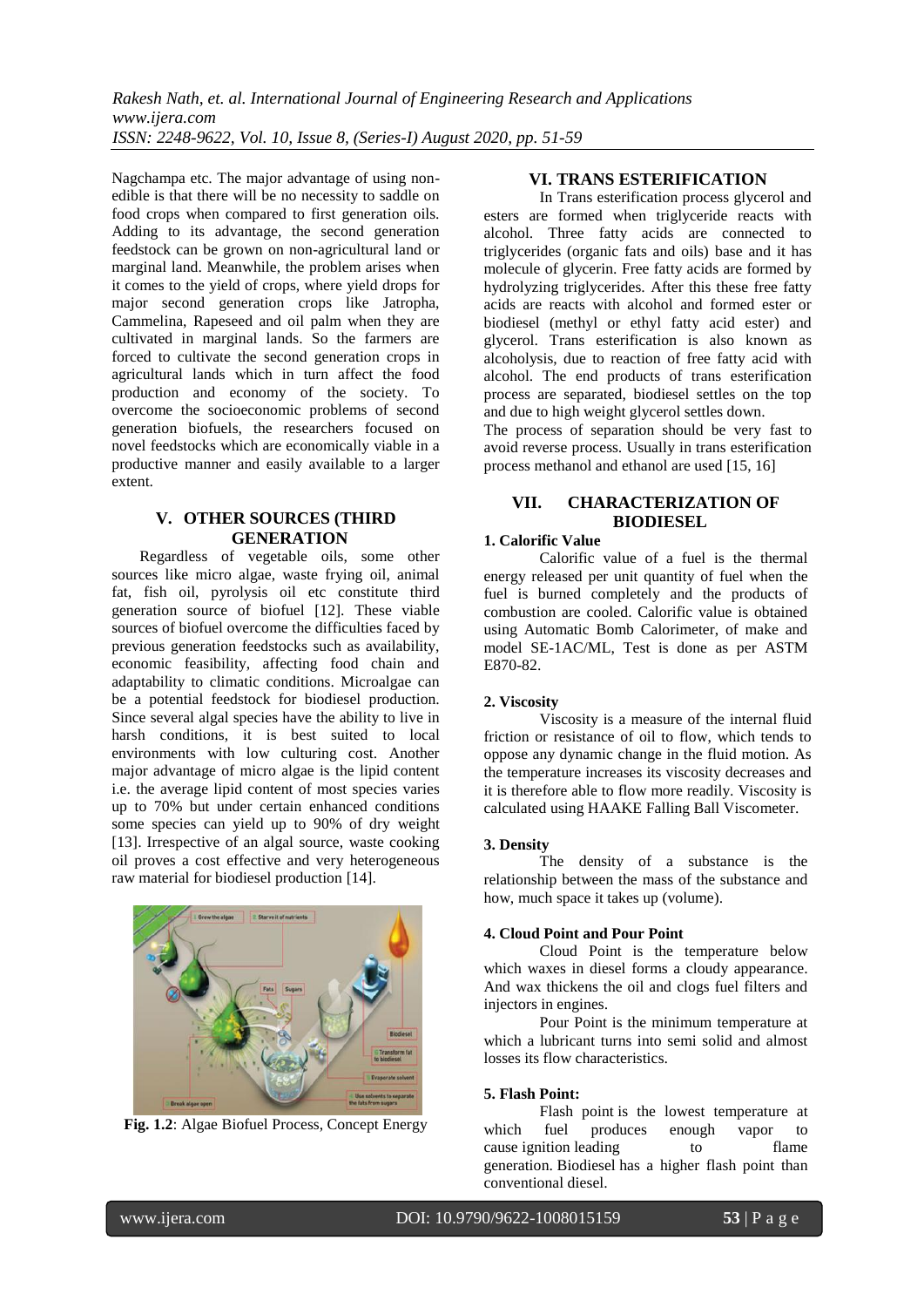## **CHARACTERIZATION TEST RESULTS OF BIODIESEL**

Table 1.1 shows the properties of the selected stocks of biodiesel we have chosen for study which will be studied based on the characterization test of the selected feedstock of biodiesel.

**Table 1.1**Properties of Biodiesel based on characterization test

| <b>Biodiesel</b> | <b>Blends</b>  | <b>Cloud</b><br>Point<br>(C) | Pour<br>Point<br>(C) | <b>Viscosity</b><br>at $40^{\circ}$ C<br>(cSt) | Flash<br>Point<br>(C) | <b>Density</b><br>$(kg/m^3)$ |
|------------------|----------------|------------------------------|----------------------|------------------------------------------------|-----------------------|------------------------------|
|                  | B <sub>5</sub> | $-8.0$                       | $-30.0$              | 2.64                                           | 125.0                 | 860.0                        |
|                  | <b>B10</b>     | $-9.0$                       | $-22.5$              | 2.88                                           | 140.0                 | 882.0                        |
| Cotton<br>Seed   | <b>B20</b>     | $-9.0$                       | $-15.0$              | 3.02                                           | 173.0                 | 900.0                        |
|                  | <b>B5</b>      | 6.2                          | 3.15                 | 3.80                                           | 80.3                  | 832.6                        |
| Jatropha         | <b>B10</b>     | 6.6                          | 3.20                 | 4.25                                           | 89.7                  | 836.2                        |
| Seed             | <b>B20</b>     | 6.9                          | 3.30                 | 4.36                                           | 99.0                  | 839.2                        |
|                  | B <sub>5</sub> | 1.5                          | $-7.5$               | 2.35                                           | 57.5                  | 826.5                        |
| Mahua            | <b>B10</b>     | 2.0                          | $-7.0$               | 2.40                                           | 64.0                  | 829.0                        |
| Seed             | <b>B20</b>     | 3.0                          | $-5.0$               | 2.70                                           | 76.0                  | 835.0                        |
|                  | B <sub>5</sub> | 6.9                          | 3.2                  | 2.77                                           | 80.3                  | 844.7                        |
|                  | <b>B10</b>     | 7.3                          | 3.3                  | 4.30                                           | 84.7                  | 843.0                        |
| Karanja          | <b>B20</b>     | 7.7                          | 3.4                  | 5.20                                           | 86.2                  | 850.0                        |
|                  | <b>B5</b>      | 5.4                          | 2.0                  | 3.07                                           | 52.0                  | 811.0                        |
| Pongamia         | <b>B10</b>     | 6.2                          | 2.4                  | 3.29                                           | 55.0                  | 818.7                        |
| Seed             | <b>B20</b>     | 7.9                          | 2.7                  | 3.73                                           | 57.0                  | 821.0                        |

# **VIII. BLENDING OF OIL WITH DIESEL**

The blending of pure diesel with single & dual biodiesels is done in different proportion which is tested for fuel properties and performance. In Single biodiesel blends, diesel is blended with one biodiesel derived from only one seed oil. In dual biodiesel blending, two different biodiesels is blended in proportion with diesel fuel. The dual blending contains equal blending quantity of two different biodiesels [19].

The different blends with their proportions for characterization test are shown in the table 1.2

**Table 1.2** Different blends with their properties for characterization test

| <b>Blends</b> | <b>Proportions</b>      |
|---------------|-------------------------|
| <b>B5</b>     | 5% Biodiesel + $95%$    |
|               | Diesel                  |
| <b>B</b> 10   | $10\%$ Biodiesel + 90%  |
|               | Diesel                  |
| <b>B20</b>    | $20\%$ Biodiesel + 80\% |
|               | Diesel                  |

## **IX. PERFORMANCE TEST OF BIODIESEL**

**Properties of Biodiesel based on performance parameters:**

**1. Engine performance and emission parameters for Karanja biodiesel blends compared with diesel**

**(a) Engine load V/S BSFC**



From Fig. 1.3, it is been observed that the BSFC for B-10 blending is quite closer to that of diesel fuel. It is because when the load is higher, the cylinder wall temperature raises which results in the reduction of ignition delay leading to enhancement in combustion as well as reduction in fuel consumption. The lower BSFC is due to availability of oxygen in the biodiesel blend [39].

### **(b) Engine load V/S BTE**



**Fig.1.4:** Variation of brake thermal efficiency at different engine load condition [39]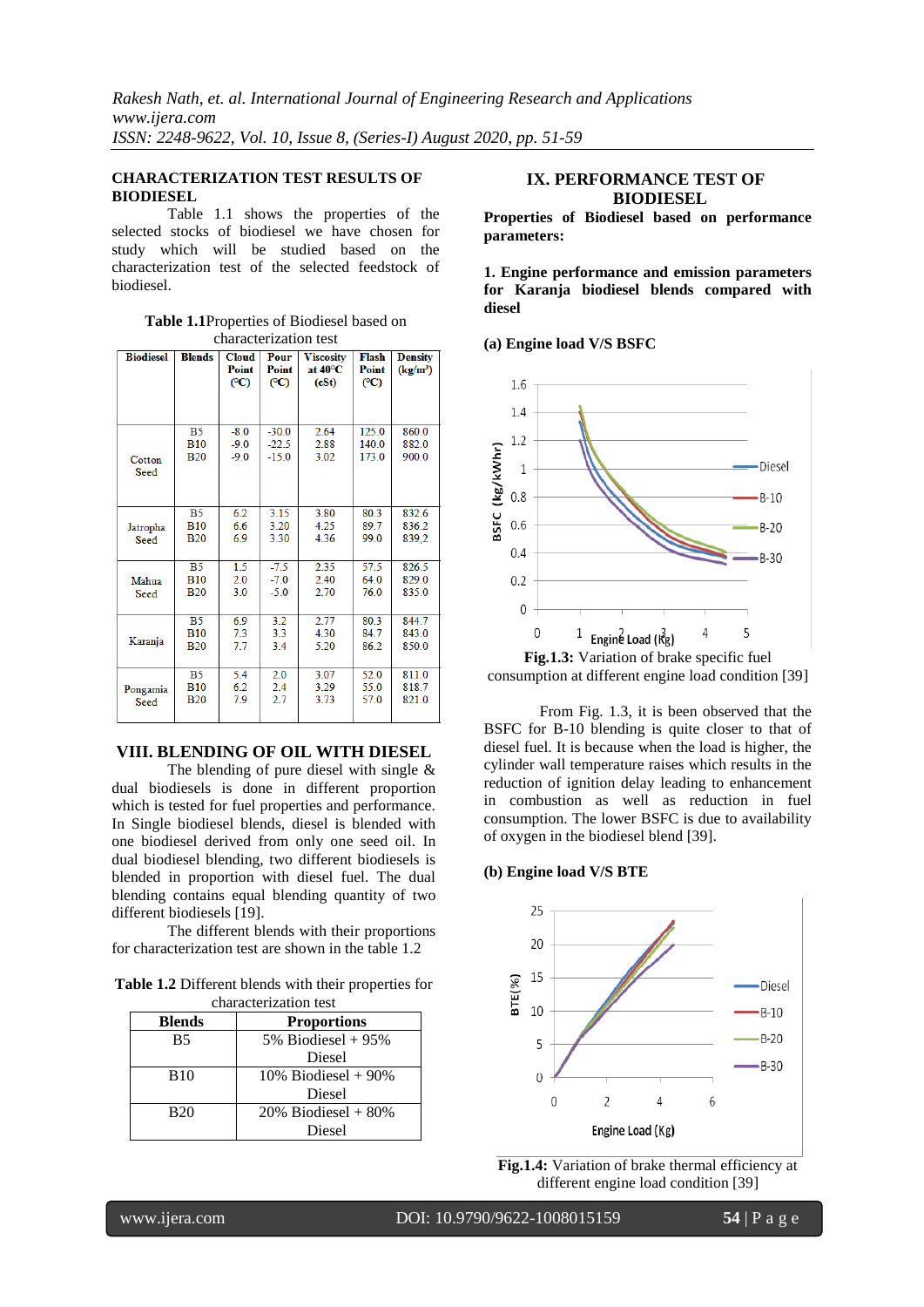From Fig.1.4, it has been observed that BTE for B20 & B30 is somewhat comparable to diesel. With the rise in biodiesel proportion in the fuel blends, the brake thermal efficiency reduces because of lesser efficiency due to low calorific value, higher viscosity & higher density of the biodiesel of Karanja oil [39].

#### **(c) Engine load V/S Volumetric Efficiency**



**Fig.1.5:** Variation of volumetric efficiency at different brake power [39]

From Fig.1.5, it can be seen that there is significant rise in volumetric efficiency with blend concentration. Volumetric efficiency is constant as the injection pressure of the engine is also constant. This is because of higher bulk modulus of Karanja biodiesel [39].

#### **2. Engine performance and emission parameters for Pongamia biodiesel blends compared with diesel**

### **(a) Brake power V/S Brake Thermal Efficiency**



with brake power [40]

From Fig.1.6, brake thermal efficiency increases with increase in load applied. It is because of the reduction in heat loss & due to increase in power developed with increase in load. Initially, the thermal efficiency is improved with increasing concentration of the biodiesel blend [40].

#### **(b) Brake power V/S Specific fuel consumption**



**Fig.1.7:** Comparison of Specific fuel consumption with Brake power [40]

From Fig.1.7, it is seen that all the blends other than B100 show better SFC. But the specific energy consumption of B50 is found to be lower than that of all other blends and the pure diesel. It may be because of better combustion & an increase in the energy content of the blends [40].

## **3. Engine performance and emission parameters for Mahua biodiesel blends compared with diesel**

#### **(a) Load V/S Brake Thermal Efficiency(BTE)**



**Fig.1.8:** Comparison of BTE among diesel, Mahua biodiesel and blends [41]

From Fig.1.8, at any load condition, the brake thermal efficiency of all the blends of Mahua biodiesel and the neat Mahua biodiesel is lower than that of diesel. As the percentage of Mahua biodiesel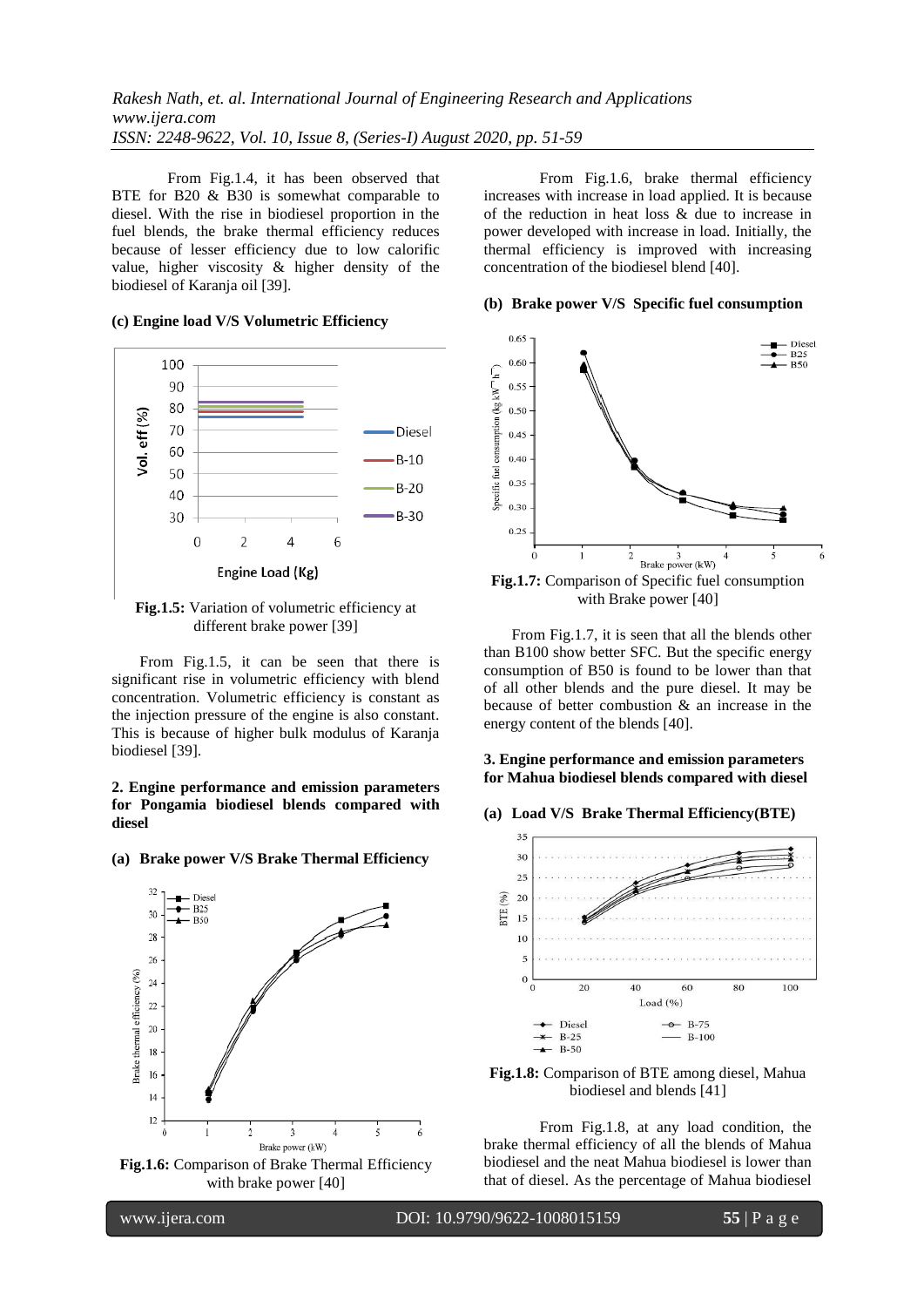in the blend increases, there is more reduction in brake thermal efficiency as compared to diesel operation. This may be due to the combined effect of higher viscosity, higher density and lower calorific value of Mahua biodiesel [41].

### **(b) Load V/S Brake specific fuel consumption(BSFC)**



**Fig.1.9:** Comparison of BSFC among diesel, Mahua biodiesel and blends [41]

From Fig.1.9, it has been observed that the brake specific fuel consumption reduces more during lower loads than that for higher loads, when the load is inceased for all operations of diesel, Mahua biodiesel & their blends. The brake specific fuel consumption increases when the proportion in the blend of Mahua biodiesel is increased, but that increase in BSFC for B100 operation is very much greater than that of other blends & diesel operations at higher loads [41].

#### **4. Engine performance and emission parameters for Jatropha biodiesel blends compared with diesel**





From Fig.2.1, it is seen that the torque increases up to a maximum value and then falls down with further increase in speed. This is due to the mechanical friction loss and lower volumetric efficiency of the engine due to increasing speed. The engine torque is also reduced with blending of fuels due to higher viscosity and lower calorific value of the biodiesel [42].

#### **(b) Brake power V/S Engine Speed**



**Fig.2.2:** Brake power-speed characteristics [42]

From Fig.2.2, we can see that the brake power increases gradually with engine speed. The lower brake power of the biodiesels compared to diesel is due to their lower calorific values & higher viscosities & both of these have an effect on combustion. Also an uneven combustion characteristic of biodiesel fuel decreases the engine brake power [42].



From Fig. 2.3, it is seen that the BSFC for blended biodiesel fuels is higher compared to diesel.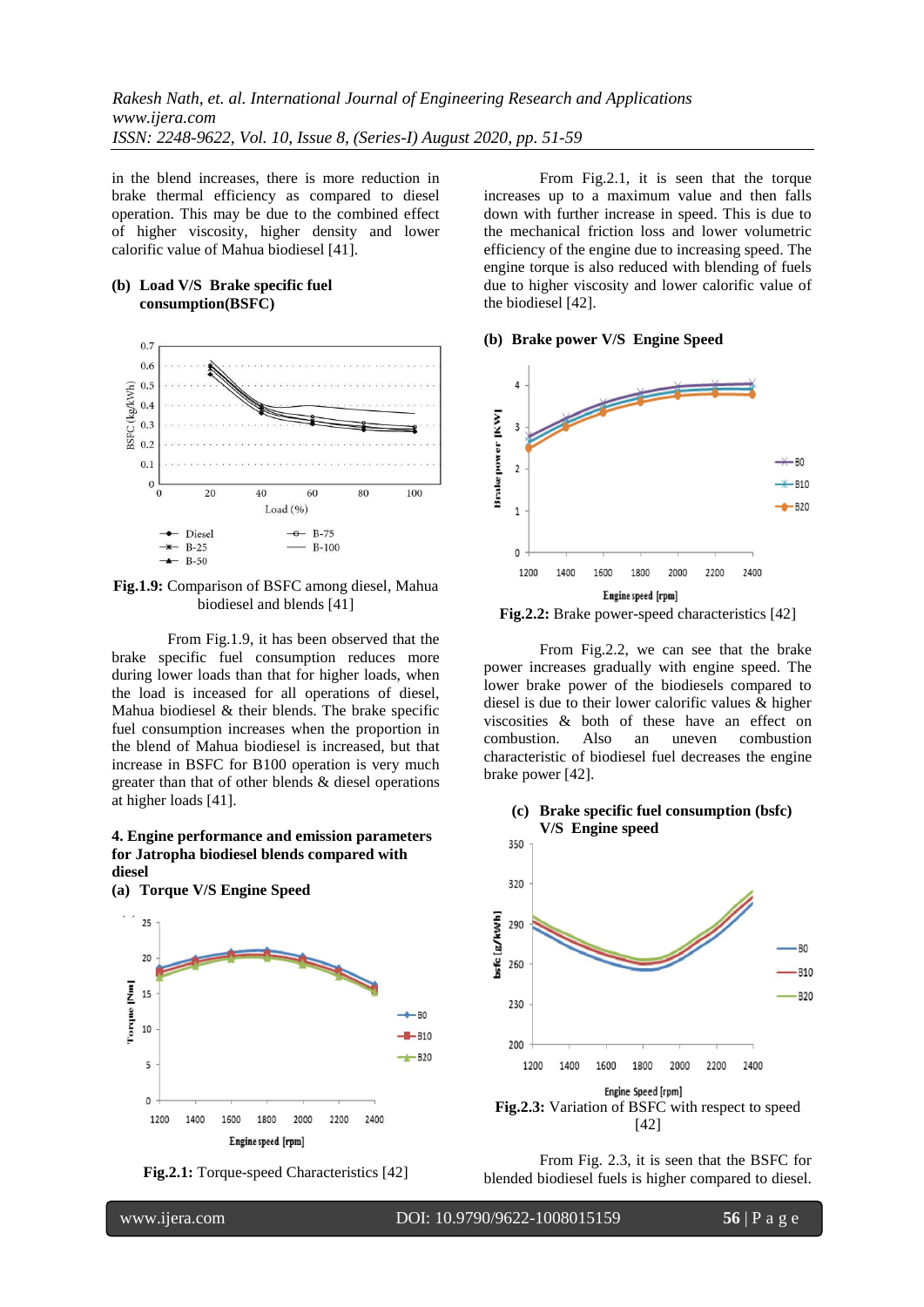This is due to the combined effects of the relative fuel density, viscosity & heating value of the blends. So, to produce more power, more biodiesel fuel is required as biodiesel has lower caloric value compared to diesel [42].

#### **5. Engine performance and emission parameters for Cottonseed biodiesel blends compared with diesel**

**(a) Brake thermal efficiency V/S Engine speed**



From Fig.2.4, it can be seen that with the increase in engine speed up to 850 rpm, the brake thermal efficiency increases. This is because with the increase in speed, the output power of the engine increases. So, as power increases, the BTE increases as well. Moreover, the BTE decreases when the engine speed crosses above 850 rpm [43].

#### **(b) Brake thermal efficiency V/S Torque**





Fig.2.5 shows that the brake thermal efficiency increases with the increase in engine torque & then reaches a maximum value & thereafter, the BTE decreases with the increase of engine toque. This reduction of BTE with biodiesel mixtures is due to poor spray characteristics, poor air-fuel mixture, higher viscosity, higher volatility & lower calorific value [43].

#### **(c) Brake specific fuel consumption V/S Torque**



**Fig.2.6:** Effect of Engine Torque on Brake Specific Fuel Consumption (Engine speed 850rpm) [43]

Fig.2.6 shows that BSFC decreases with the increase in engine torque & reaches a minimum value and then increases again. Also, in case of biodiesel mixtures, the BSFC values were determined to be higher than those of neat biodiesel & thus more biodiesel mixtures are needed to maintain constant power output [43].

#### **X. CONCLUSION**

We have seen that Second generation biodiesels are very useful. We collected all the data's and we cannot conclude that without doing experiments with the biodiesels we have selected. In second generation biodiesel, all the biodiesel were having different ranges of properties and using them in different fields have shown us different results. Theoretically, it is difficult to conclude that the biodiesels we were using is less efficient or highly efficient. Different researchers have different data's about the biodiesel by doing several experiments with different methods.

Second generation biodiesels are used to increase the engine efficiencies and it has a wide future scope and in many vehicle it is used at a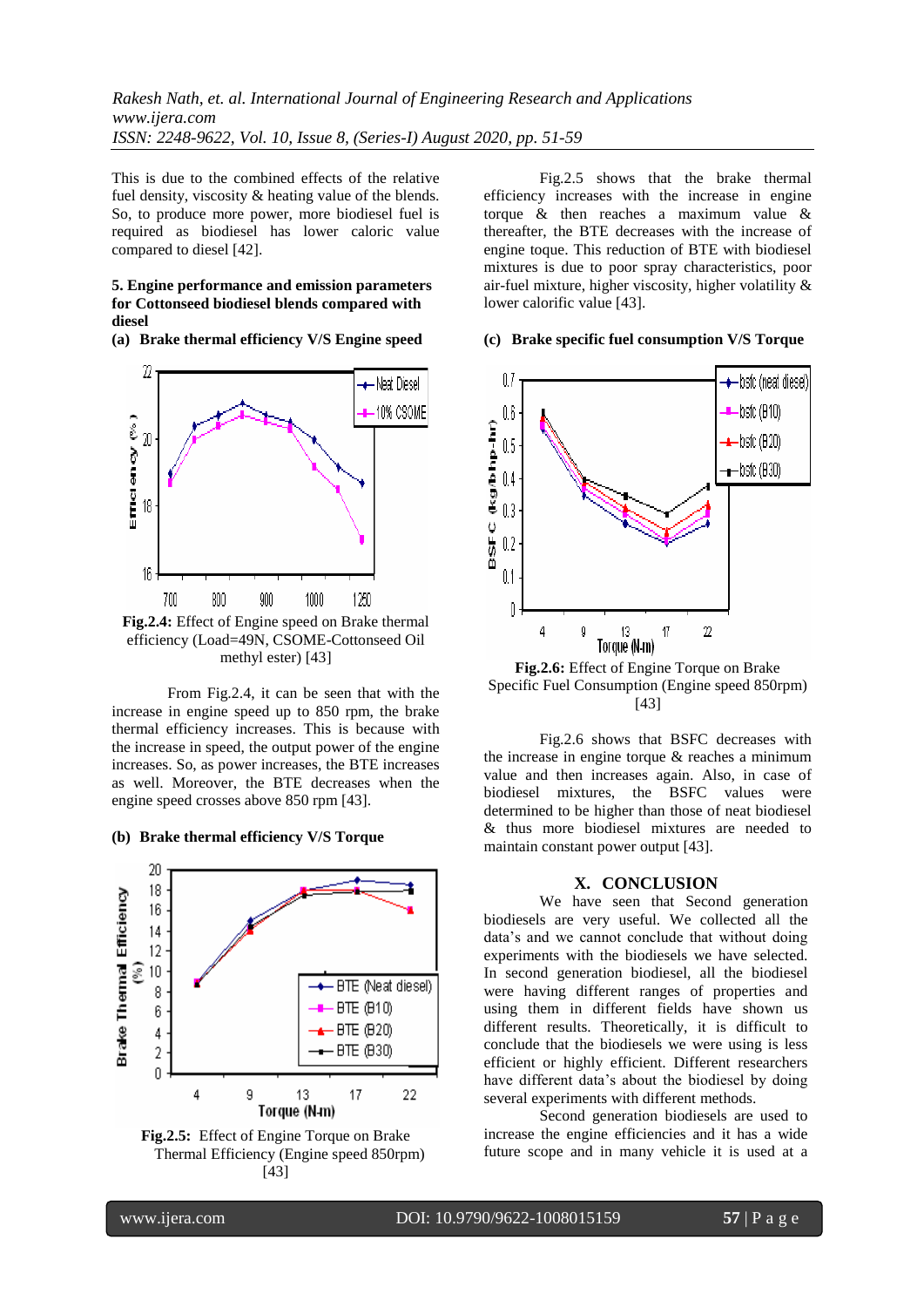valuable range. It reduces the carbon dioxide emission.

## **REFERENCES**

- [1]. Shi W, Li J, He B, Yan F, Cui Z, Wu K, et al. Biodiesel production from waste chicken fat withlow free fatty acids by an integrated catalytic process of composite membrane and sodium methoxide.*BioresourTechnol 2013*;139:316–22.
- [2]. Nguyen T, Do L, Sabatini DA. Biodiesel production via peanut oil extraction using diesel-basereversemicellarmicroemulsions.*Fuel 2010*; 89:2285– 91.
- [3]. Baskar G, Aiswarya R. Trends in catalytic production of biodiesel from various feedstocks.*Renew Sustain Energy Rev 2016*;57:496–504.
- [4]. Tang Y, Gu X, Chen G. 99% yield biodiesel production from rapeseed oil using benzyl bromide-CaO catalyst.*Environ ChemLett 2013*;11:203–8.
- [5]. Kaur M, Ali A. Lithium ion impregnated calcium oxide as nano catalyst for the biodieselproduction from karanja and jatropha oils**.***Renew Energy 2011*;36:2866– 71.
- [6]. Bet-Moushoul E, Farhadi K, Mansourpanah Y, Nikbakht AM, Molaei R, Forough M. Application of CaO-based/Au nanoparticles as heterogeneous nanocatalysts in biodiesel production.*Fuel 2016*;164:119–27.
- [7]. Canakci, M., and Van Gerpen, J. H. 2003. Comparison of Engine Performance and Emissions for Petroleum Diesel Fuel, Yellow Grease Biodiesel, and Soybean Oil Biodiesel.*ASAE 46 (4)*: 937-44.
- [8]. Karaosmanoglu, F. 1999. Vegetable Oil Fuels: A Review*. Energy Sources 21 (3)*: 221-31.
- [9]. Canakci, M., and Hooz, M., 2006. Energy and Exergy Analyses of a Diesel Engine Fuelled with Various Biodiesels. *Energy Sources, Part B 1 (4)*: 379-94.
- [10]. Peer, M.S., Kasimani, R., Rajamohan, S. and Ramakrishnan, P., 2017. Experimental evaluation on oxidation stability of biodiesel/diesel blends with alcohol addition by rancimat instrument and FTIR spectroscopy. *Journal of Mechanical Science and Technology*, *31*(1), pp.455-463.
- [11]. Shameer, P.M. and Ramesh, K., 2017. Green technology and performance consequences of an eco-friendly substance on a 4-stroke diesel engine at standard injection timing and compression ratio. *Journal of Mechanical*

*science and Technology*, *31*(3), pp.1497- 1507.

- [12].Verma, P., Sharma, M.P. and Dwivedi, G., 2016. Impact of alcohol on biodiesel production and properties**.** *Renewable and Sustainable Energy Reviews*, *56*, pp.319-333.
- [13]. Mata, T.M., Martins, A.A. and Caetano, N.S., 2010. Microalgae for biodiesel production and other applications: a review. *Renewable and sustainable energy reviews*, *14*(1), pp.217-232.
- [14]. Shameer, P.M. and Ramesh, K., 2017. Experimental evaluation on performance, combustion behavior and influence of incylinder temperature on NOx emission in a DI diesel engine using thermal imager for various alternate fuel blends. *Energy*, *118*, pp.1334-1344.
- [15]. Aydin, K., Sarıbıyık, O.Y., Özcanlı, M., Serin, H. and Serin, S., 2010. Biodiesel Production from Ricinus Communis Oil and Its Blends with Soybean Biodiesel. *Strojniski Vestnik/Journal of Mechanical Engineering*, *56*(12).
- [16]. Demirbas, A., 2008. Comparison of transesterification methods for production of biodiesel from vegetable oils and fats. *Energy conversion and management*, *49*(1), pp.125- 130.
- [17]. MadhurjyaSaikia, Dilip K. Bora and KalyanKalita.An Investigation to Assess Storage Stability of Pomelo Seed Oil Biodiesel.*Journal of Energy and Power Engineering 12 (2018)*: 11-15.
- [18]. Zhen-xing, L., Xiao-an, N., Yi-gang, W. (2013) Study on Technology of Comprehensive Utilization of Biodiesel and Dimers from Rapeseed Oil.*Journal of forest products & industries, 2(4)*: 5-8.
- [19]. Boehman, A.L., Song, J. and Alam, M., 2005. Impact of biodiesel blending on diesel soot and the regeneration of particulate filters. *Energy & Fuels*, *19*(5), pp.1857-1864.
- [20]. Ogunwole, O.A. (2012) Production of Biodiesel from Jatropha Oil (Curcas Oil), *Research Journal of Chemical Sciences, 2(11)*, 30-33.
- [21]. AlemayehuGashaw, TewodrosGetachew and AbileTeshita. A Review on Biodiesel Production as Alternative Fuel.*Journal of Forest Products & Industries, 2015, 4(2)*, 80- 85
- [22]. Fadhil, A.B., Dheyab, M.M., Ahmed, K.M., Yahya, M.H. (2012) Biodiesel Production from Spent Fish Frying Oil Through Acid-Base CatalyzedTransesterification, *Pak. J. Anal.Environ. Chem. 13(1)*, 09-15.